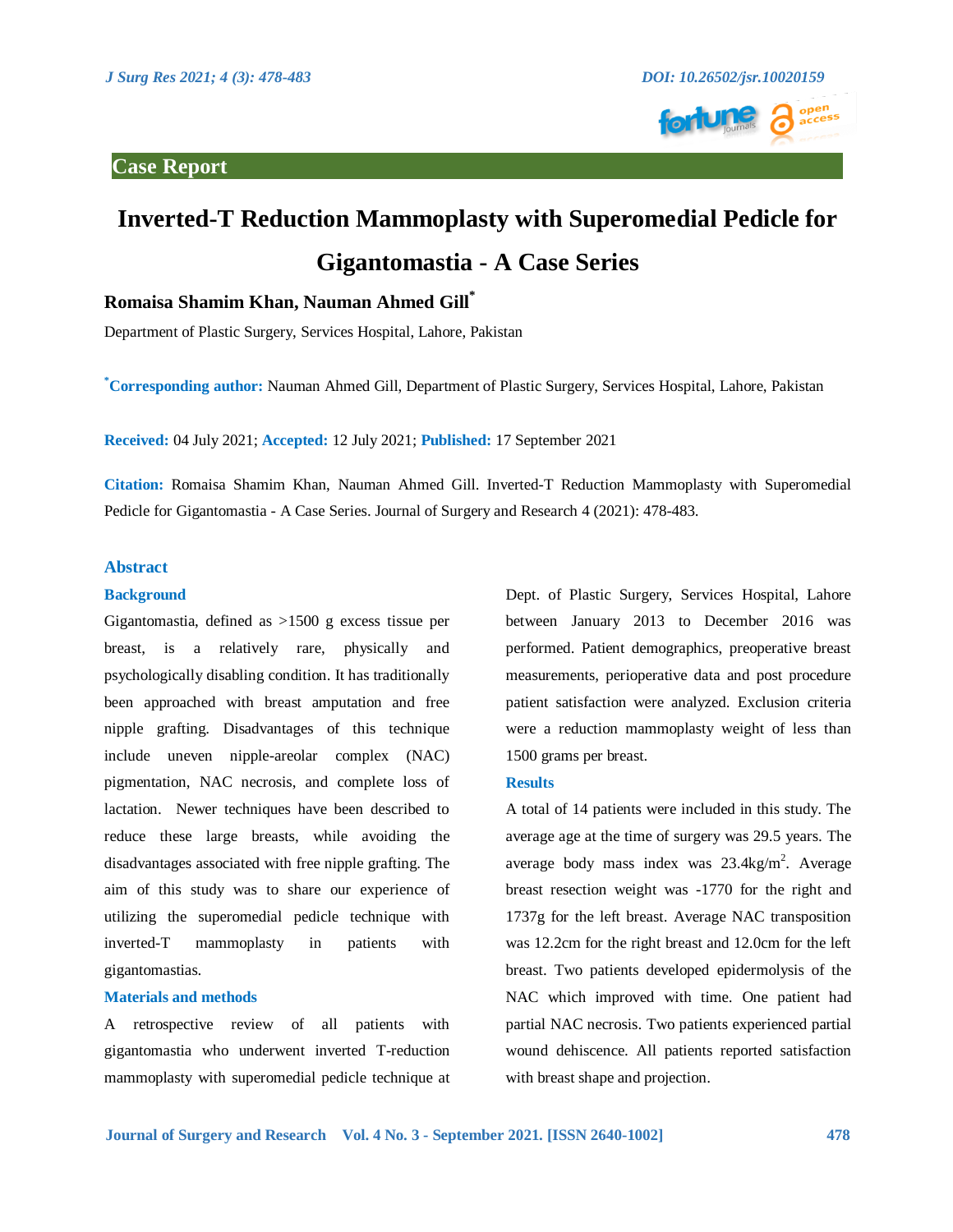#### **Conclusion**

Our study shows that inverted-T reduction mammoplasty with supero-medial pedicle is a safe and effective treatment modality in patients with gigantomastia. This technique is associated with low risk for NAC necrosis, with good breast shape and projection, resulting in better physical and psychosocial outcomes.

**Keywords:** Gigantomastia; Reduction mammoplasty; Superomedial pedicle; Nipple-areola complex (NAC)

# **1. Introduction**

The literal meaning of gigantomastia is excessively large breasts. The exact mechanism of its development is not well understood. Genetics, and an increased sensitivity to female hormones is thought to play a role [1,2]. It can be classified as gestational (onset in pregnancy), Juvenile (onset at puberty triggered by sex hormones), drug-induced, and Idiopathic which is the most common type. Excessively large breasts cause many functional problems for the patient, including backache, skin maceration and fungal infection [3]. Additionally, it is a significant cause of emotional embarrassment to the patient, who often find it difficult to buy appropriate clothing. As a result they start avoiding social gatherings. In the literature, different cut-off values have been stated to define the norms, as well as to define what constitutes gigantomastia. The most commonly used systems classify the excessive growth with respect to the amount of breast tissue requiring reduction. Excessive breast tissue <1500 grams per breast is termed macromastia. Where the excess breast tissue amounts to >1500 grams per breast it is labelled as gigantomastia [4]. Reduction mammoplasty is the surgical treatment for enlarged breasts4. Several different surgical techniques are described in textbooks for breast reduction in macromastia. All of these share a basic common principle, which is that the NAC is carried on a pedicle of tissue, while the desired amount of breast tissue is removed from the remaining breast. The techniques differ in the type of pedicle utilized and is named accordingly [5-7]. In the cases of gigantomastia, breast amputation, with free NAC graft had been recommended by some surgeons. Though this technique is versatile in leaving behind the desired amount and shape of breast tissue, often the nipple graft does not produce an aesthetically pleasing result. Complications associated with free NAC grafts range from uneven pigmentation to total NAC loss. Also, this results in complete loss of lactation [8]. The superomedial pedicle conserves the NAC and reduces the morbidity associated with breast amputation and NAC graft, and can be considered the treatment of choice for gigantomastia [9-11]. In the present case series, we share our experience of inverted T reduction mammoplasty with superomedial pedicle for gigantomastia.

#### **2. Materials and Methods**

A retrospective review was performed of all patients who presented with gigantomastia at the department of plastic surgery at Services Hospital Lahore between January 2013 and December 2016.

**2.1 Inclusion criteria:** All patients who underwent Inverted-T reduction mammoplasty with superomedial pedicle, in which the excised breast tissue weighed 1500 grams and above were included in the study.

**2.2 Exclusion criteria:** Patients with comorbid conditions such as peripheral vascular disease, Ischemic heart disease, uncontrolled HTN and DM were excluded.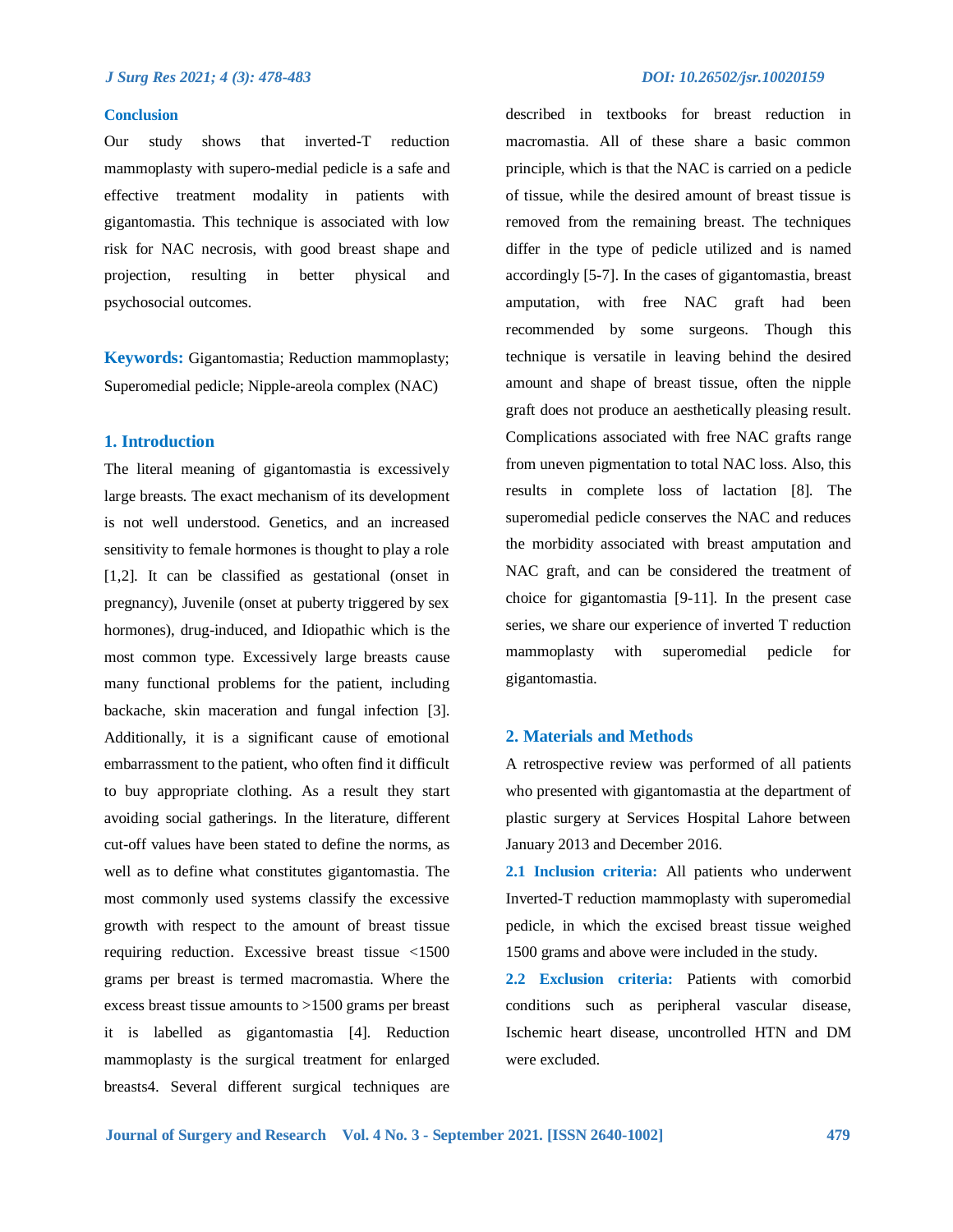#### *J Surg Res 2021; 4 (3): 478-483 DOI: 10.26502/jsr.10020159*

After obtaining informed consent, patient demographics including age, weight, and BMI were recorded. The patient's charts were reviewed in detail. Preoperative breast measurements, resection weight per breast (measured per-operatively) and postoperative complications, specifically wound dehiscence and NAC appearance, were noted. Breast measurements were again taken at 1 month post-op. Mid-clavicle to nipple distance was measured pre-and post-operatively. NAC transposition was calculated as the difference between these two readings. All patients completed at least 6 months of follow-up. Patient satisfaction was assessed on two parameters,

'projection' and NAC appearance, at 6 months. This was done on a scale of 1 (very dissatisfied) to 5 (very satisfied). All data was entered on excel sheets and analyzed using SPSS v 20.

#### **3. Results**

A total of 14 patients were included in the study. Mean age was 29.5 years (SD=8.2), and mean BMI was 23.4kg/m² (SD=1.7). There were 2 patients with juvenile gigantomastia, the remaining were idiopathic. The per-operative resection parameters are depicted in table 1.

|              | <b>Resection weight (grams) mean(SD)</b> | <b>NAC</b> transposition (cm) mean (SD) |
|--------------|------------------------------------------|-----------------------------------------|
| Right breast | 770 (135)                                | 12.2 (2.9)                              |
| eft breast.  | 737 (191)                                | 12.0 (2.3)                              |

#### **Table 1:** Resection parameters

The modal score for patient satisfaction was 4 (satisfied) with regard to both breast shape and Nipple appearance. None of the patients reported being dissatisfied with the result (figure 1). Complications

were encountered in five patients, the details of which are elaborated in table 2. A few of our results are shown in figure 2 with pre and post op outcomes.



**Figure 1: Patient satisfaction**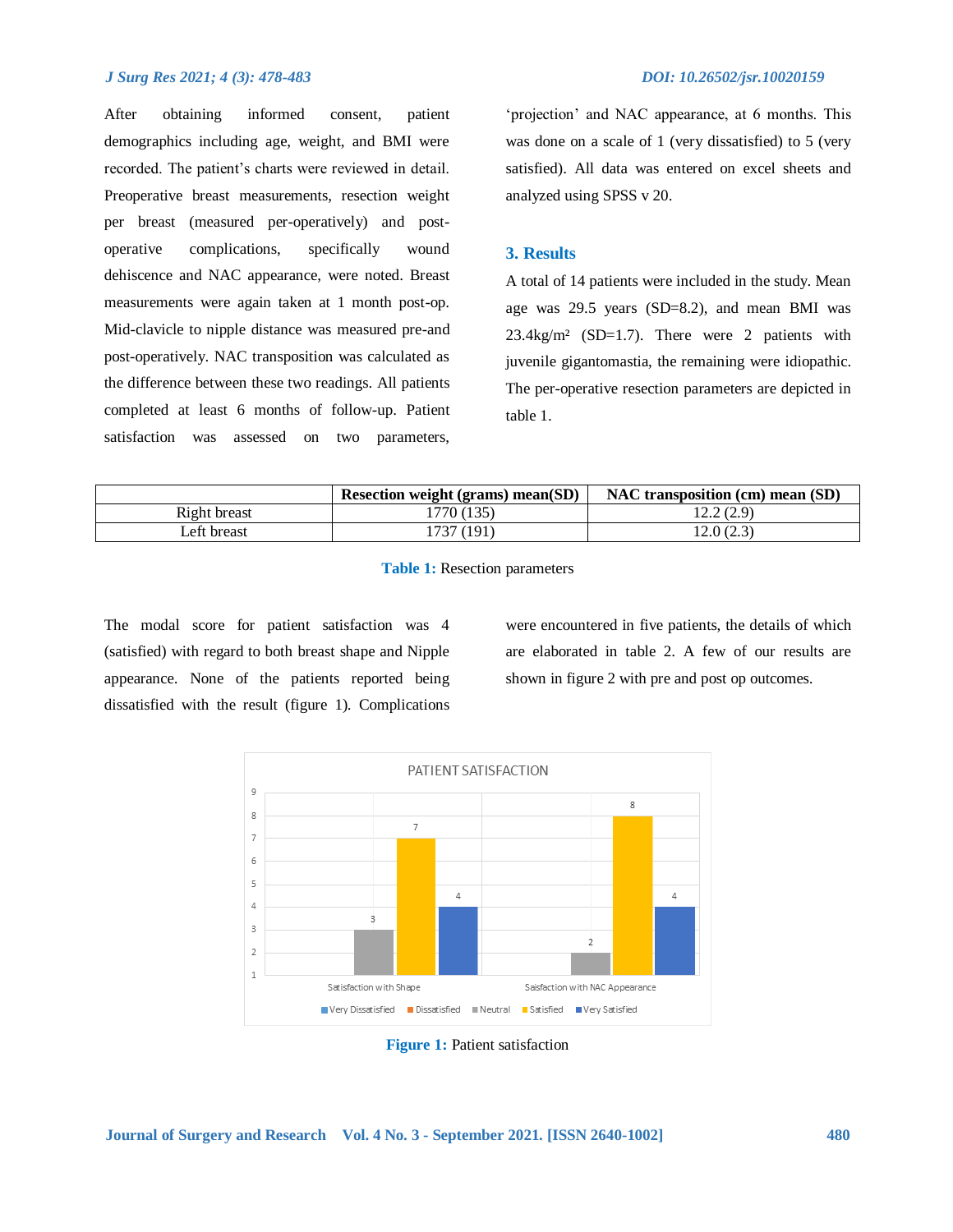| Complication                                  | N | <b>Management</b>                 |
|-----------------------------------------------|---|-----------------------------------|
| NAC epidermolysis (1 unilateral, 1 bilateral) |   | Conservative                      |
| Partial NAC necrosis, (unilateral)            |   | Conservative                      |
| Wound dehiscense                              |   | 1 managed conservatively          |
|                                               |   | 1 required wound closure under LA |

# **Table 2:** Complications and their management



**Figure 2:** Pre and post op outcomes of two of our patients with gigantomastia.

# **4. Discussion**

Large breasts cause significant functional problems for the patient, they are also a cause of psycho-social embarrassment [1,2]. Breast enlargement is treated surgically with reduction mammoplasty. There are several techniques described with regards to which pedicle is used and what incision is given. In all these

techniques, the NAC is carried on a pedicle of tissue that maintains its blood supply. Excessively large breasts, also termed Gigantomastia, have traditionally been surgically treated with breast amputation. In this procedure, the excessive tissue is removed in a wise pattern excision. The NAC is then harvested from the excised tissue and placed at the desired position as a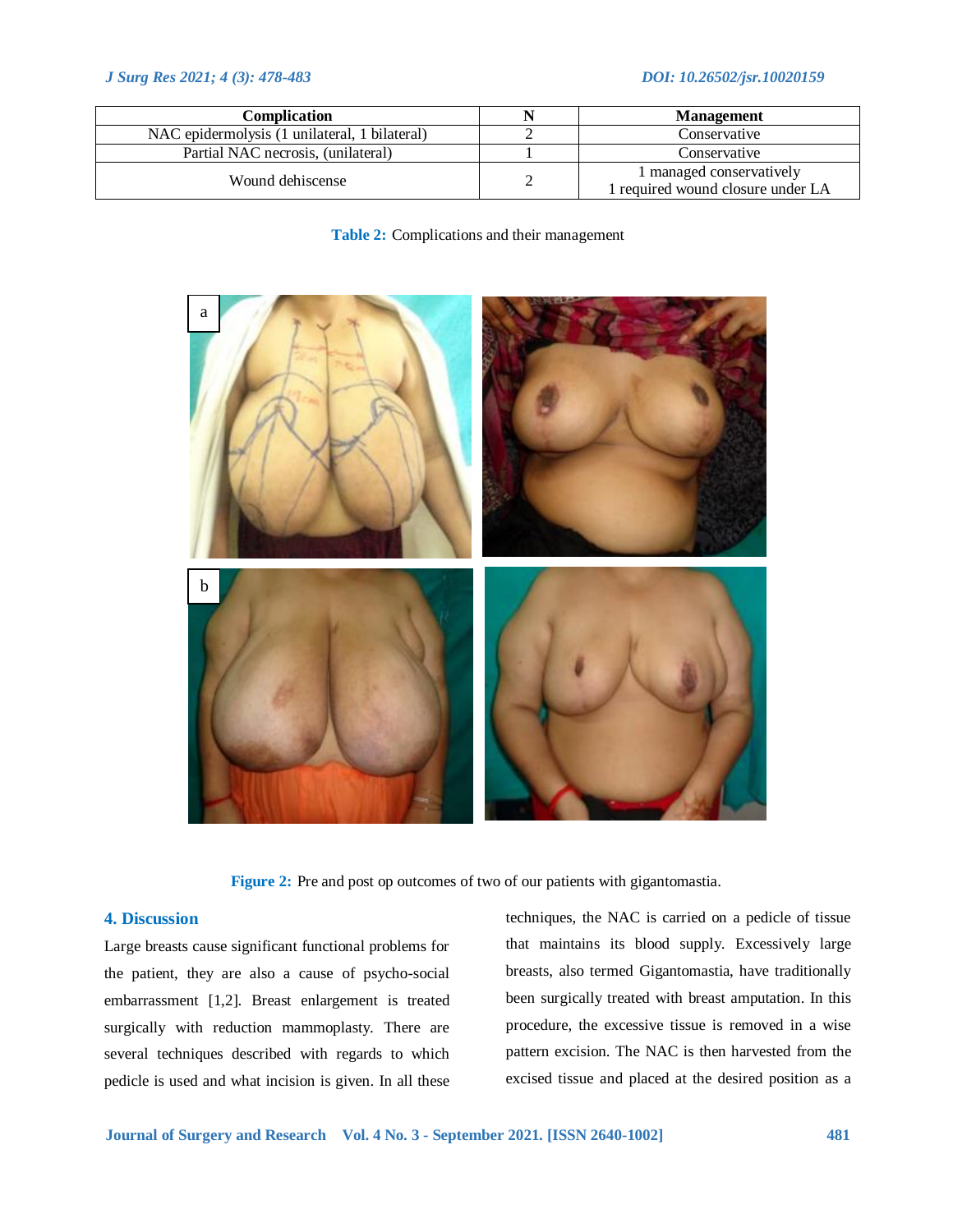#### *J Surg Res 2021; 4 (3): 478-483 DOI: 10.26502/jsr.10020159*

graft. There are certain complications of free nipple grafting: partial/complete graft loss, uneven pigmentation, and complete absence of lactation. As the NAC is the most prominent part of the breast, an aesthetically pleasing and natural looking NAC is paramount to the self-confidence of such patients.

In this study, we present our series of patients with gigantomastia who instead of breast amputation, underwent inverted T reduction mammoplasty with superomedial pedicle. All were operated upon by a single surgeon. Our technique involves raising skin flaps of only 2cm thickness, as it has been demonstrated that the blood vessels supplying the breast skin are travelling within 2 cm of the skin surface [12,13]. An inverted T scar pattern was used as it better allows ease of resection medially and laterally. The mean age of patients in our study was 28 years. This is similar to mean age quoted in other studies on patients with gigantomastia. Mean BMI was  $23.4\text{kg/m}^2$ . This value is slightly higher than that seen in other studies [9]. The mean resection weight was 1770 for right breast and 1737 for the left. This value is higher than seen in most studies where superomedial pedicle reduction mammoplasty is done. Similarly mean NAC transposition is somewhat higher than documented for superomedial pedicle [9,10]. The reason for this difference is likely that for this particular study we deliberately included patients with more than 1500gm excess tissue per breast. Though all patients documented improvement in physical symptoms of fatigue and back pain, this was not objectively assessed. This however is an invariable outcome of any procedure that will reduce breast size [14,15]. Of more interest was patient satisfaction with breast shape and NAC appearance. Most of the patients were satisfied with both parameters studied. A few reported being 'neutral'. Wound dehiscence at the T- junction was encountered in 2 out of 14 patients (14%). This rate is similar to that seen in other studies [16]. NAC epidermolysis was seen in 2 of 14 patients (14%). It settled completely with time in both patients. Partial necrosis of NAC was seen in 1 patient (7%), and this too is comparable to other studies.

### **5. Conclusion**

Inverted T reduction mammoplasty using the superomedial pedicle is a safe and effective surgical technique for treatment of gigantomastia. It may be superior to breast amputation with respect to the NAC appearance.

### **References**

1. Noczyńska A, Wasikowa R, Myczkowski T. Hypersensitivity of estrogen receptors as a cause of gigantomasty in two girls. Polski merkuriusz lekarski: organ Polskiego Towarzystwa Lekarskiego 11 (2001): 507-509.

2. Ohlsén L, Ericsson O, Beausang-Linder M. Rapid, massive and unphysiological breast enlargement. European Journal of Plastic Surgery 19 (1996): 307-313.

3. Baker SB, Burkey BA, Thornton P, et al. Juvenile gigantomastia: presentation of four cases and review of the literature. Annals of plastic surgery 46 (2001): 517-526.

4. Dancey A, Khan M, Dawson J, et al. Gigantomastia- a classification and review of the literature. Journal of Plastic, Reconstructive & Aesthetic Surgery 61 (2008): 493-502.

5. Dex EA, Asplund O, Ardehali B, et al. A method to select patients for vertical scar or inverted-T pattern breast reduction. Journal of plastic, reconstructive & aesthetic surgery 61 (2008): 1294- 1302.